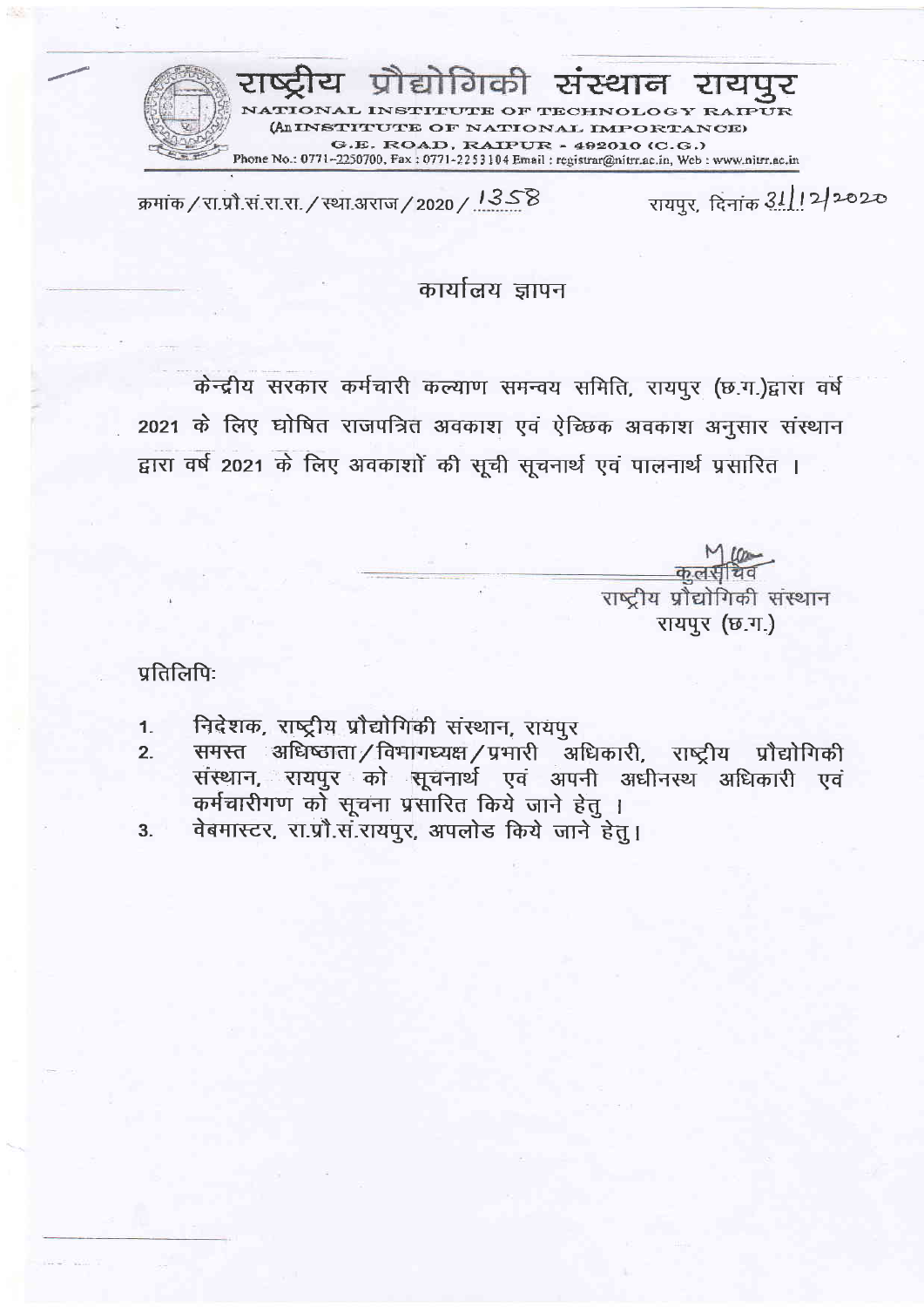lगैकी संस्थान रायपुर<br>IEE OFFECHNOLOGY EAFETE  ${\bf TIONAL}$  INSTITUTE OF TECHNOLOGY RAIP (AIINSTITUTE OF NATIONAL IMPORTANCE) G.E. ROAD, RAIPUR -  $492010(C.G.)$ <br>Phone No.: 0771-2250700, Fax : 0771-2253104 Email : registrar@nitrr.ac.in, Web : www.nitrr.ac.in

## LIST OF RESTRICTED HOLIDAYS DURING THE YEAR 2021

| Sr. No.        | Holiday                                                            | Date     |    | Day       |
|----------------|--------------------------------------------------------------------|----------|----|-----------|
| 1              | New Year's Day                                                     | January  | 01 | Friday    |
| 2 <sup>1</sup> | Lohri                                                              | January  | 13 | Wednesday |
| $\overline{3}$ | Makar Sankranti/Magha Bihu/Pongal                                  | January  | 14 | Thursday  |
| $\overline{4}$ | Guru Gobind Singh's Birthday                                       | January  | 20 | Wednesday |
| 5              | Basant Panchami/Sri Panchami                                       | February | 16 | Tuesday   |
| 6              | Shivaji Jayanti                                                    | February | 19 | Friday    |
| $\overline{7}$ | Hazrat Ali's Birthday                                              | February | 26 | Friday    |
| 8              | Guru Ravi Das's Birthday                                           | February | 27 | Saturday  |
| 9              | Swami Dayananda Saraswati Jayanti                                  | March    | 08 | Monday    |
| 10             | Maha Shivaratri                                                    | March    | 11 | Thursday  |
| 11             | Holika Dahan/Dolyatra                                              | March    | 28 | Sunday    |
| 12             | Easter Sunday                                                      | April    | 04 | Sunday    |
| 13             | Chaitra Shukladi/Gudi Padava/ Ugadi/<br>Cheti Chand Vaisakhi Vishu | April    | 13 | Tuesday   |
| 14             | Mesadi Tamil New Year's Day                                        | April    | 14 | Wednesday |
| 15             | Vaisakhadi (Bengal)/Bahag Bihu<br>(Assam)                          | April    | 15 | Thursday  |
| 16             | Ram Navami                                                         | April    | 21 | Wednesday |
| 17             | Jamat-Ul-Vida                                                      | May      | 07 | Friday    |
| 18             | Guru Rabindranath's Birthday                                       | May      | 09 | Sunday    |
| 19             | Rath Yatra                                                         | July     | 12 | Monday    |
| 20             | Parsi New Year's day/Nauraj                                        | August   | 16 | Monday    |
| 21             | Onam or Thiru Onam Day                                             | August   | 21 | Saturday  |
| 22             | Raksha Bandhan                                                     | August   | 22 | Sunday    |
| 23             | Janmashtami (Smarta)                                               | August   | 30 | Monday    |
| 24             | Dussehra (Maha Saptami)                                            | October  | 12 | Tuesday   |
| 25             | Dussehra (Mahashtami)                                              | October  | 13 | Wednesday |
| 26             | Maharishi Valmiki's Birthday                                       | October  | 20 | Wednesday |
| 27             | Karaka Chaturthi (Karwa Chouth)                                    | October  | 24 | Sunday    |
| 28             | Narak Chaturdasi                                                   | November | 03 | Wednesday |
| 29             | Goverdhan Puja                                                     | November | 05 | Friday    |
| 30             | Bhai Duj                                                           | November | 06 | Saturday  |
| 31             | Pratihar Shashthi/Surya Shashthi<br>(Chhat Pooja)                  | November | 10 | Wednesday |
| 32             | Guru Teg Bahadur's Martyrdom Day                                   | November | 24 | Wednesday |
| 33             | Christmas Eve                                                      | December | 24 | Friday    |

Note: Employee will be allowed to avail himself/herself of any two holidays to be chosen by him/her out of the list of Restricted Holidavs.

> Registra National Institute of Technology Raipur